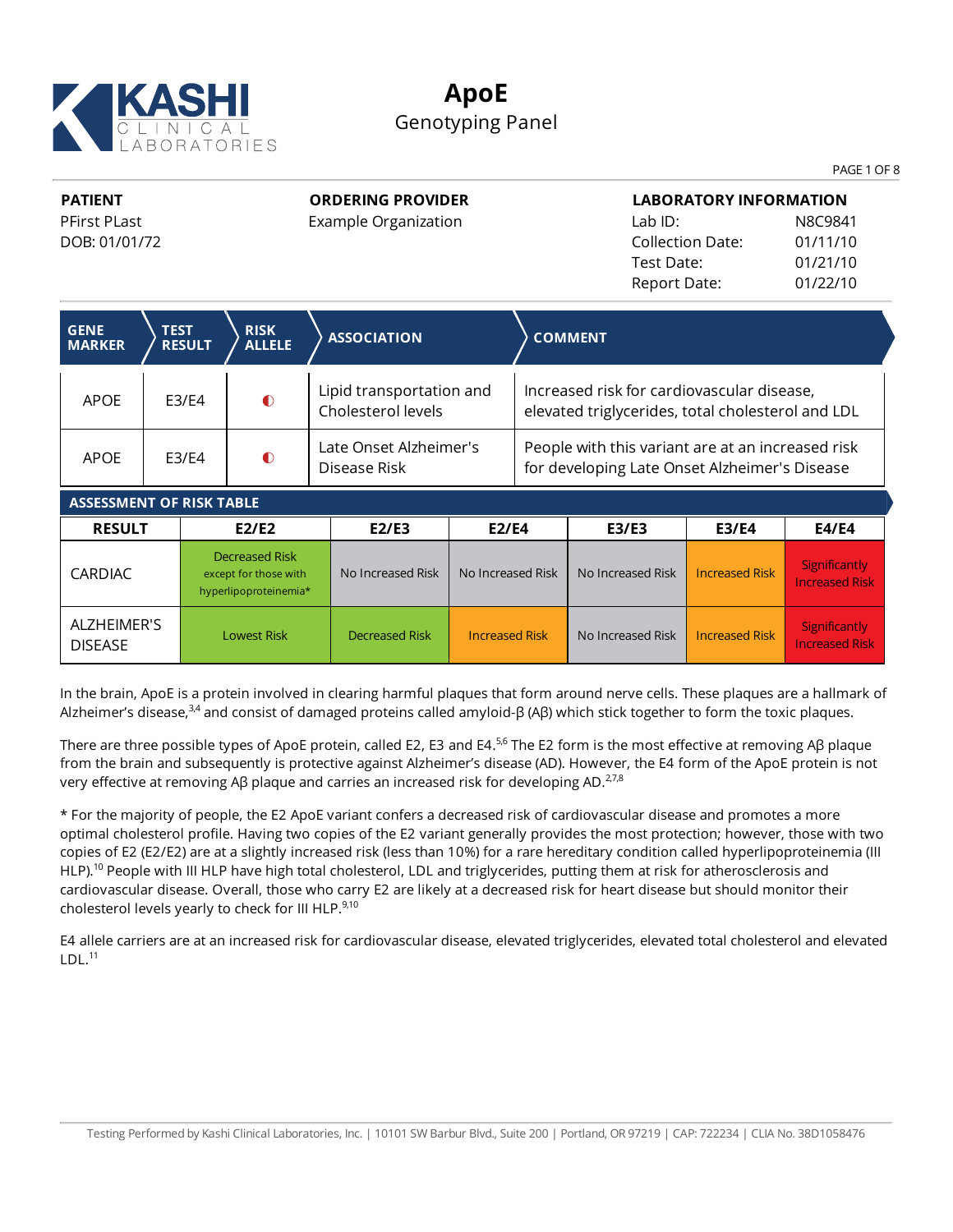### **SUGGESTED CARDIOVASCULAR INTERVENTIONS**

Regular exercise is linked to a decrease in cardiovascular disease and a healthier lipid profile.

The Mediterranean diet is linked to a lower incidence of heart disease. $1,2$ 

The Mediterranean diet is a heart healthy eating plan that emphasizes:

- Plant-based foods, such as fruits and vegetables, whole grains, legumes and nuts
- Replacing butter with olive oil
- Using herbs and spices
- Limiting red meat to no more than a few times a month
- Eating fish and poultry at least twice a week, preferably wild or organic
- Drinking red wine in moderation. This means no more than 5 ounces (148 milliliters) of wine daily for women or men age  $> 65$ , and no more than 10 ounces (296 milliliters) of wine daily for men under age 65. $3$

### **CARDIOVASCULAR NUTRIENT SUGGESTIONS**

### **All Alleles**

Regardless ofyour test results, it is suggested to provide the cardiovascular system with basic support and the following nutrients should be considered. If you have ApoE4, the higher risk allele, or other risk factors for cardiovascular disease, the additional nutrients in the next section should also be considered.

| <b>Supplement</b>      | <b>Starting Dosage</b><br>Range                | <b>Comments</b>                                                                                                                                                                                                                                                                                                                                                                                                             |
|------------------------|------------------------------------------------|-----------------------------------------------------------------------------------------------------------------------------------------------------------------------------------------------------------------------------------------------------------------------------------------------------------------------------------------------------------------------------------------------------------------------------|
| Omega 3                | 1400mg EPA and<br>1000mg DHA/day               | Studies have shown that omega-3 fatty acids support healthy<br>vasculature via multiple mechanisms, including, supporting<br>healthy triglyceride levels, supporting a healthy blood<br>pressure and improving the function of the inner lining of<br>blood vessels. <sup>4</sup>                                                                                                                                           |
| <b>Ubiquinol CoQ10</b> | 200-400mg/day                                  | • CoQ10 is critically important for vascular health, as it is<br>directly involved in the production of ATP, the "energy<br>currency" of the human body. CoQ 10 is also a potent<br>antioxidant.<br>• CoQ10 is the first line of defense against LDL oxidation;<br>oxidized LDL is a major contributor to endothelial<br>dysfunction and atherosclerosis. <sup>5</sup>                                                      |
| <b>Vitamin K</b>       | 2200mcg/day;<br>providing K1, MK-4<br>and MK-7 | • Vitamin K supports healthy blood vessels by directing<br>calcium away from the arteries and into the bones. <sup>6</sup><br>• A large study of more than 4,800 subjects followed for 7-<br>10 years in the Netherlands demonstrated that people<br>in the highest one-third of vitamin K2 intake had a 57%<br>reduction in risk of dying from vascular disease,<br>compared to those with the lowest intake. <sup>7</sup> |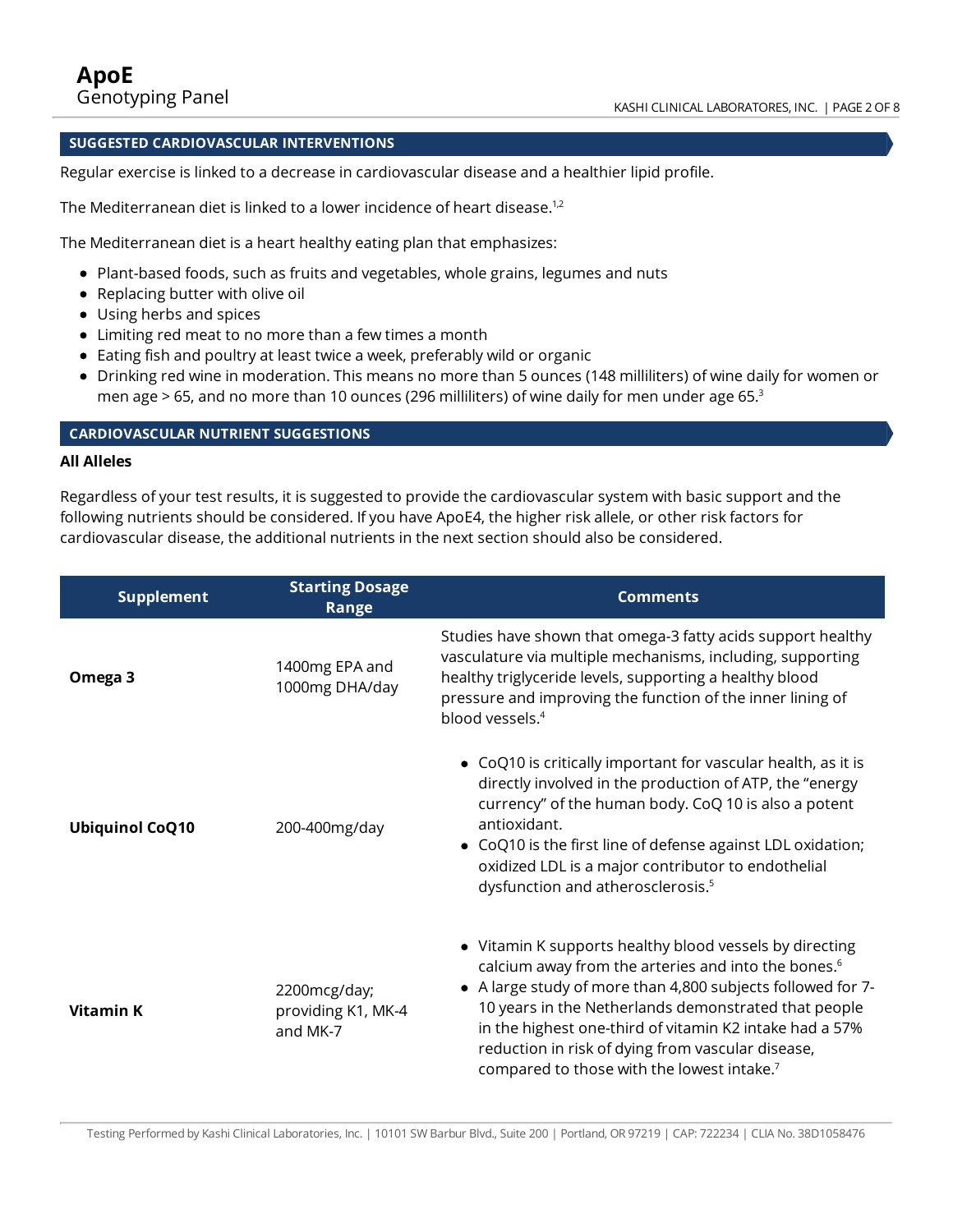### **ApoE4 Homozygous or Heterozygous**

Ifyou carry ApoE4 the following nutrients are suggested in addition to the nutrients listed above. The higher your risk, the more we suggest using all of the scientifically supported nutrients below to pro-actively support cardiovascular health.

### **Arterial Support:**

| <b>Supplement</b>                                | <b>Starting Dosage</b><br>Range | <b>Comments</b>                                                                                                                                                                                                                                                                                                                                         |
|--------------------------------------------------|---------------------------------|---------------------------------------------------------------------------------------------------------------------------------------------------------------------------------------------------------------------------------------------------------------------------------------------------------------------------------------------------------|
| <b>Pomegranate Extract</b>                       | 400-1,500mg/day                 | • Pomegranate blocks the ACE enzyme, helping to<br>support healthy blood pressure. <sup>8</sup><br>Pomegranate maintains optimal artery thickness and<br>flexibility. <sup>9</sup><br>• Pomegranate is a powerful antioxidant and supports<br>healthy interactions between arterial walls and lipids by<br>protecting LDL from oxidation. <sup>10</sup> |
| Pycnogenol<br>(French Maritime Pine)<br>Extract) | 100mg/day                       | Pycnogenol has been shown to support healthy arterial<br>blood flow <sup>11</sup> and, when combined with Gotu Kola, was shown<br>to support the body's ability to control plaque formation<br>compared to a control group. <sup>12</sup>                                                                                                               |
| Gotu Kola<br>(Centella) Extract                  | 250mg/day                       | Gotu kola supports arterial stability and strength. <sup>13</sup>                                                                                                                                                                                                                                                                                       |

### **Cholesterol Support:**

| <b>Supplement</b>                         | <b>Starting Dosage</b><br>Range | <b>Comments</b>                                                                                                                                                                                                                                               |
|-------------------------------------------|---------------------------------|---------------------------------------------------------------------------------------------------------------------------------------------------------------------------------------------------------------------------------------------------------------|
| Amla<br>(Indian Gooseberry)<br>Extract    | 500 - 1000 mg/day               | In human studies, extracts of amla have been shown to<br>support healthy LDL, total cholesterol, triglycerides, and<br>protective HDL. <sup>14</sup>                                                                                                          |
| <b>Black Tea Extract</b><br>(Theaflavins) | 350 - 700mg /day                | • Black tea flavonoids are strong antioxidants and can<br>mitigate oxidative damage to cells and tissues from free<br>radicals.<br>• Theaflavins can regulate key inflammatory mediators,<br>thus helping to preserve endothelial integrity. <sup>15,16</sup> |
| <b>Artichoke Leaf</b>                     | 500 - 1000mg/day                | Clinical studies demonstrate that artichoke leaf extract's<br>polyphenolic compounds support optimal HDL/LDL ratios. <sup>17,18</sup>                                                                                                                         |
| <b>Pantethine (B5)</b>                    | 600 - 1200 mg/day               | Pantethine is the biologically active form of pantothenic acid<br>or vitamin B5. Clinical trials show pantethine safely maintains<br>healthy levels of LDL and total cholesterol. <sup>19</sup>                                                               |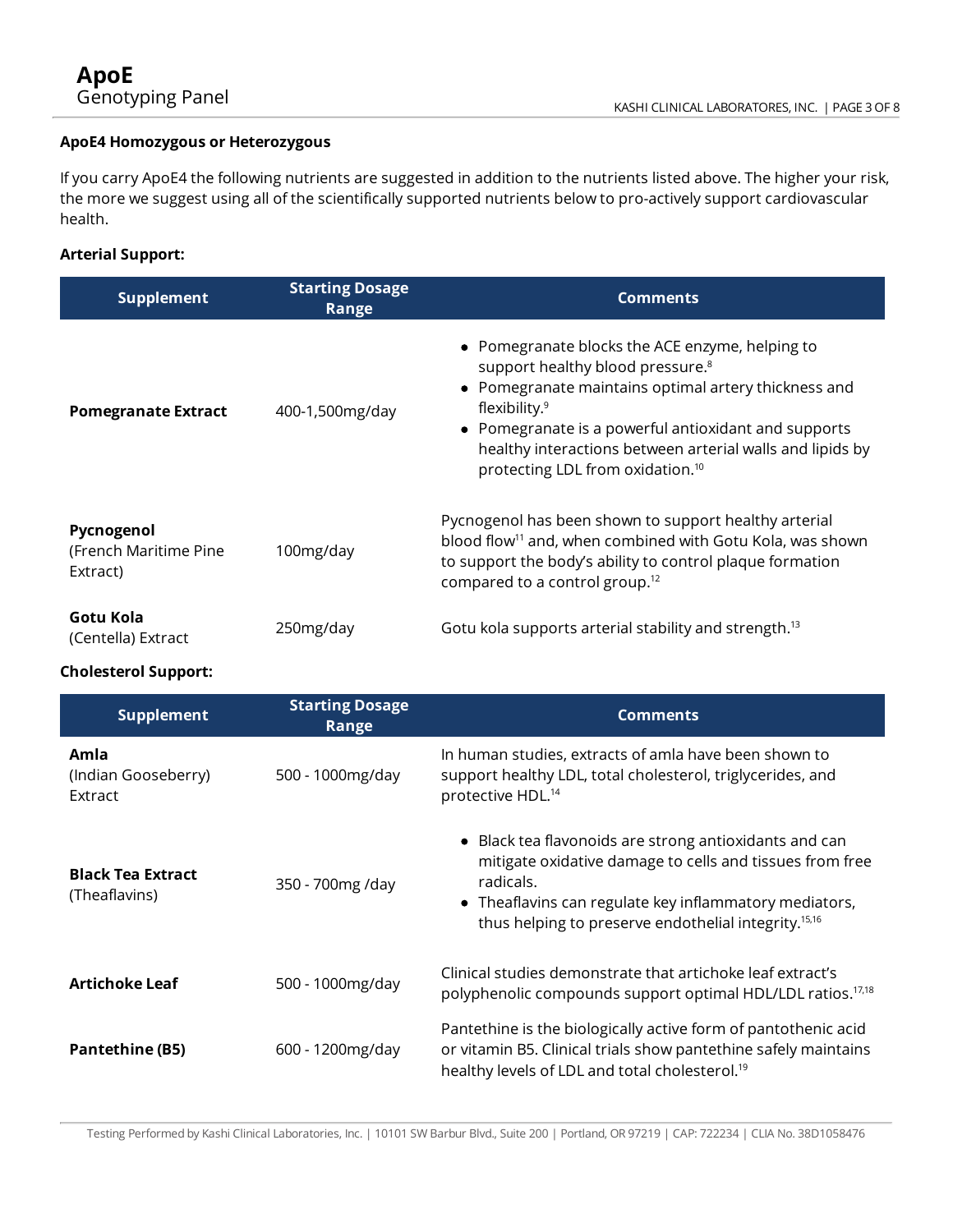### **SUGGESTED COGNITIVE INTERVENTIONS**

Regular aerobic exercise is linked to a decrease in cognitive decline and Alzheimer's.<sup>1-4</sup>

A healthy diet protects against cognitive decline.

- Foods to include in your diet: Green Leafyvegetables, other vegetables, nuts, berries, beans, whole grains, fish, poultry, olive oil, wine. 5
- Foods to avoid include: Red meats, butter and margarine, cheese, pastries and sweets, fried/fast food.<sup>5</sup> The Mediterranean diet is a good option and it has been shown to support healthy cognition.<sup>6</sup>

### **COGNITIVE NUTRIENT SUGGESTIONS**

### **All Alleles**

Regardless ofyour test results, it is suggested to provide the brain with basic cognitive support and the following nutrients should be considered. Ifyou have higher risk alleles, the additional nutrients in the next section should also be considered.

| <b>Supplement</b>          | <b>Starting Dosage</b><br>Range  | <b>Comments</b>                                                                                                                                                                                                                                                                                                                                                                                                                                                                                                                                                                                                                                                                       |
|----------------------------|----------------------------------|---------------------------------------------------------------------------------------------------------------------------------------------------------------------------------------------------------------------------------------------------------------------------------------------------------------------------------------------------------------------------------------------------------------------------------------------------------------------------------------------------------------------------------------------------------------------------------------------------------------------------------------------------------------------------------------|
| <b>Omega 3 Fatty Acids</b> | 1400mg EPA and<br>1000mg DHA/day | Omega 3 fatty acids, especially DHA are a prominent<br>component of nerve cell makeup.<br>In a randomized study involving 485 individuals with<br>$\bullet$<br>age-related cognitive decline, 900 mg of DHA daily for six<br>months resulted in a marked improvement in learning<br>and memory tests. <sup>7</sup><br>In a small cross-sectional study of cognitively healthy<br>٠<br>older adults, higher serum DHA levels were associated<br>with less cerebral amyloidosis, better memory scores,<br>and less regional brain atrophy. <sup>8</sup><br>• Docosahexaenoic acid (DHA) supplements may support<br>healthy cognition in people who carry the APOE4 allele. <sup>9</sup> |
| Phosphatidylserine         | 100mg/day                        | • Phosphatidylserine (PS) is a naturally occurring<br>component of cell membranes.<br>• In a study conducted in Japan on 78 elderly people,<br>supplementation with PS for six months resulted in<br>significant improvements in memory functions. <sup>10</sup><br>• In another study, 18 elderly subjects with age-related<br>memory decline took 100 mg of PS 3 times daily for 12<br>weeks. Tests at 6 and 12 weeks showed cognitive gains<br>compared to baseline measurements. <sup>11</sup>                                                                                                                                                                                    |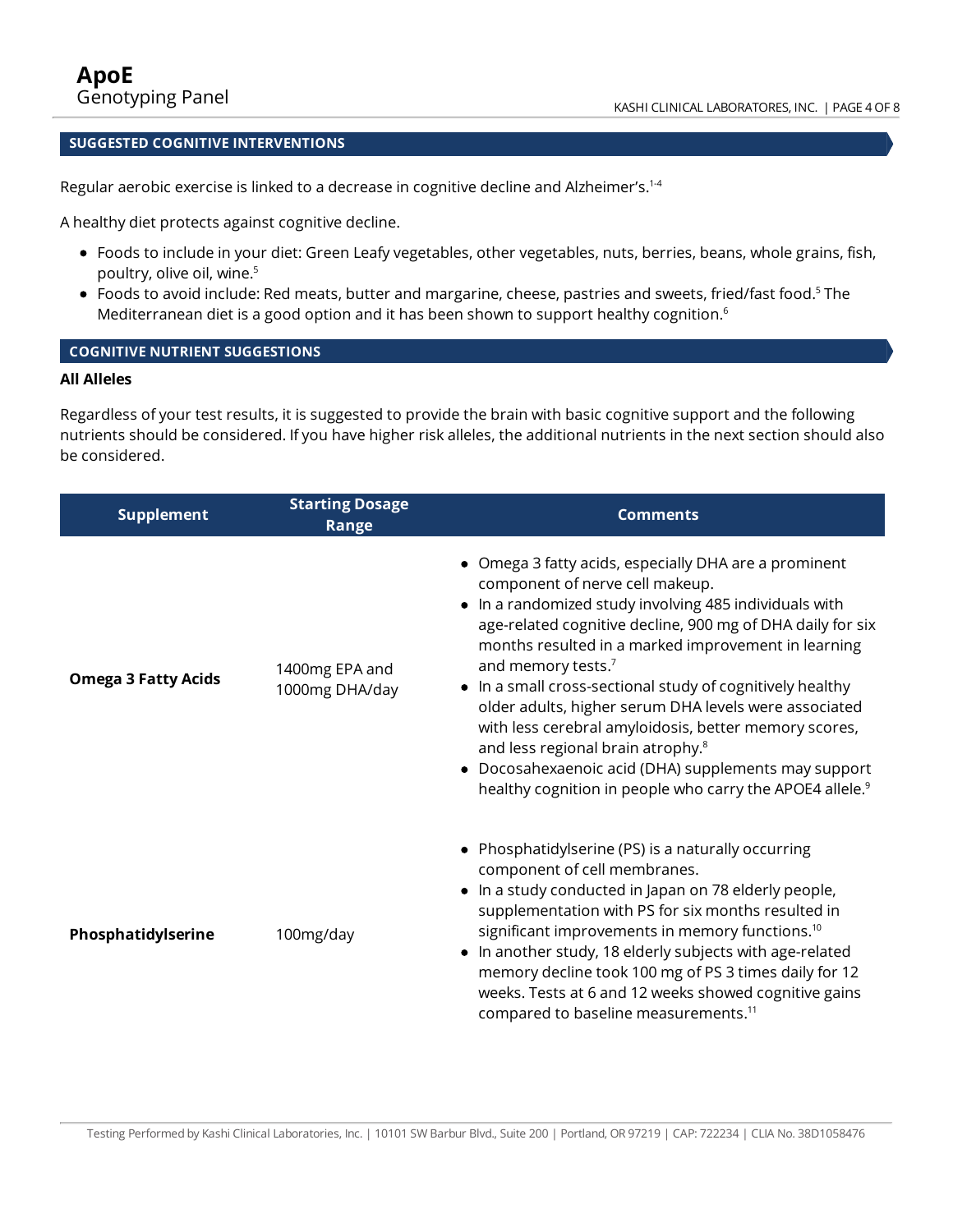### KASHI CLINICAL LABORATORES, INC. | PAGE 5 OF 8

| <b>Supplement</b>                     | <b>Starting Dosage</b><br>Range                                             | <b>Comments</b>                                                                                                                                                                                                                                                                                                                                                            |
|---------------------------------------|-----------------------------------------------------------------------------|----------------------------------------------------------------------------------------------------------------------------------------------------------------------------------------------------------------------------------------------------------------------------------------------------------------------------------------------------------------------------|
| <b>Glyceryl Phosphoryl</b><br>Choline | 600mg/day                                                                   | • Glyceryl Phosphoryl Choline (GPC) is a structural<br>component of brain cell membranes and a precursor to<br>the neurotransmitter acetylcholine. Acetylcholine is<br>needed for learning and memory and declines in<br>Alzheimer's disease.                                                                                                                              |
| Vinpocetine or Ginkgo<br>biloba       | Vinpocetine: 20mg /<br>day<br>Ginkgo: 120mg<br>standardized<br>extract/ day | • Vinpocetine, derived from the periwinkle plant, has<br>neuroprotective properties and increases cerebral<br>$circ$ ulation. <sup>12-14</sup><br>• Ginkgo, if effectively combined with other brain-<br>supporting nutrients, appears to offer a synergistic<br>cognitive effect, resulting partly from its ability to<br>improve cerebrovascular function. <sup>15</sup> |

### **Higher Risk Alleles:**

Ifyou carry one or more higher-risk alleles (E3 or especially E4) the following nutrients are suggested in addition to the nutrients listed above. The higher your risk, the more we suggest using all of the scientifically supported nutrients below to pro-actively support brain health and cognition.

| <b>Supplement</b> | <b>Starting Dosage</b><br>Range | <b>Comments</b>                                                                                                                                                                                                                                                                                                                                                                                                                                               |
|-------------------|---------------------------------|---------------------------------------------------------------------------------------------------------------------------------------------------------------------------------------------------------------------------------------------------------------------------------------------------------------------------------------------------------------------------------------------------------------------------------------------------------------|
| Lithium           | 300mcg/day                      | Lithium promotes autophagy, the healthy breakdown of<br>tau and abeta proteins through natural processes. <sup>16</sup><br>In animal studies, lithium helped maintain memory<br>health and cognitive performance. <sup>17</sup><br>In a human study, lithium stabilized cognitive<br>measurements. <sup>18</sup>                                                                                                                                              |
| Colostrinin       | 100mcg/day                      | • Colostrinin polypeptide complex promotes cognition,<br>memory, and helps inhibit inflammatory factors in the<br>brain.<br>• Colostrinin encourages production of enzymes which<br>support the natural breakdown of a-beta proteins, and<br>it encourages learning and memory in animal studies. <sup>19</sup><br>In human studies, individuals given colostrinin over 16-<br>$\bullet$<br>28 months showed an improvement on cognitive test<br>scores. $20$ |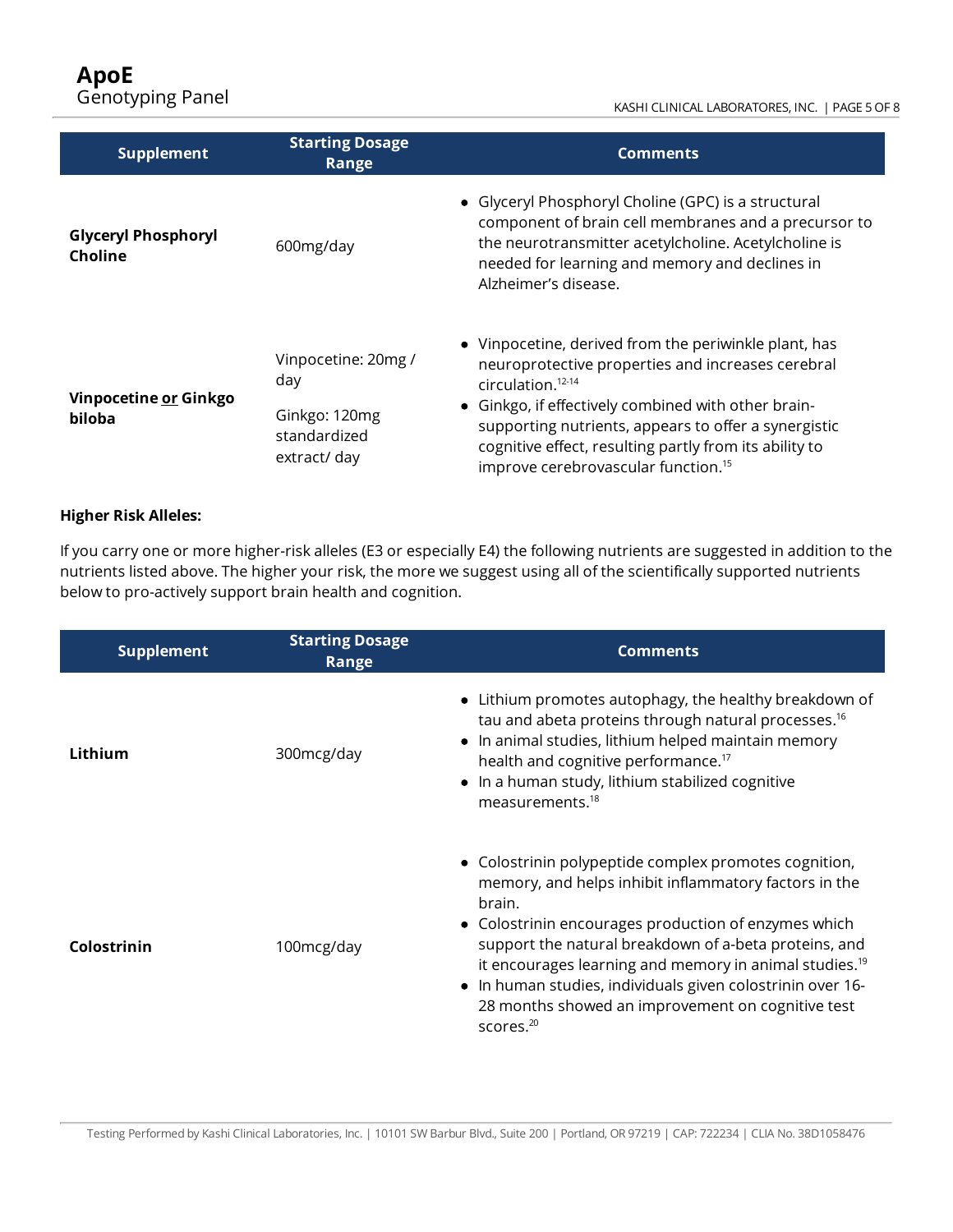#### KASHI CLINICAL LABORATORES, INC. | PAGE 6 OF 8

| <b>Supplement</b>            | <b>Starting Dosage</b><br>Range                                                                   | <b>Comments</b>                                                                                                                                                                                                                                                                                                                                                                                                  |
|------------------------------|---------------------------------------------------------------------------------------------------|------------------------------------------------------------------------------------------------------------------------------------------------------------------------------------------------------------------------------------------------------------------------------------------------------------------------------------------------------------------------------------------------------------------|
| <b>Magnesium L-Threonate</b> | 2000 <sub>mg</sub> of<br>Magnesium L-<br>Threonate providing<br>144mg elemental<br>magnesium /day | • Magnesium L-Threonate supports healthy memory and<br>cognition by optimizing magnesium levels in the brain. <sup>21-</sup><br>26<br>• Magnesium L-threonate is a unique form of magnesium<br>that is delivered into the brain where it maintains the<br>quantity of synaptic connections between brain cells <sup>27,28</sup><br>and inhibits the dysregulation of important brain cell<br>signaling pathways. |
| <b>Huperzine</b>             | 600 mcg-800 mcg/day                                                                               | • Huperzine, extracted from the Chinese club moss is an<br>herbal supplement that has been shown to maintain<br>healthy levels of acetylcholine. <sup>29-34</sup> Acetylcholine is<br>needed for learning and memory and declines in<br>Alzheimer's disease.                                                                                                                                                     |

#### **BACKGROUND REFERENCES**

- 1. https://www.nih.gov/news-events/news-releases/nih-funded-research-provides-new-clues-how-apoe4-affects-alzheimers-risk
- 2. Liu CCI, Kanekiyo T, Xu H, Bu G. Apolipoprotein E and Alzheimer disease: risk, mechanisms and therapy. Nat Rev Neurol. 2013 Feb 9 (2):106-18. Doi: 10.1038/nrneurol. 2012.263.
- 3. Shankar GM, Li S Mehta TH, Garcia-Munoz A., Shepardson NE, Smith I, Brett FM, Farrell MA, Rowan MJ, Lemere CA Regan CM, Walsh DM, Sabatinis BL, Selkoe DJ (Aug 2008). "Amyloid-beta protein dimers isolated directly from Alzheimer's brains impair synaptic plasticity and memory". Nature Medicine. 14 (8): 837-42. dol:10.1038/nm1782.
- 4. PrelliF, Castario E., Glenner GG,Frangione B (Aug 1988). "Differences between vascular and plaque core amyloid in Alzheimer's disease". Journal of Neurochemistry. 51 (2):648-51. Doi:10.1111/j.1471-4159.1988.tb01087.x.
- 5. Harold, D. et al. Genome-wide association study identifies variants at CLU and PICALM associated with Alzheimer's disease. Nat. Genet. 41, 1088-1093 (2009).
- 6. Lambert, J.C. et al Genome-wide association study identifiesvariants at CLU and CR1 associated with Alzheimer's disease. Nat. Genet.41, 1094- 1099 (2009).
- 7. Liu Y1, Yu JT2, Wang HF3, Han PR4, Tan CC5, Wang C5, Meng XF5, Risacher SL6, Saykin Aj6, Tan L2. APOE genotype and neuroimaging markers of Alzheimer's disease: systematic review and meta-analysis. Neurol Neurosurg Psychiatry. 2015 Feb;86(2):127-34. Doi: 10.1136/jnnp-2014-307719.
- 8. Haung WI, Qiu C, von Strauss E, Winblad B, Fratiglioni L. APOE genotype, family history of dementia, and Alzheimer's disease risk: a 6-year followup study. Arch Neurol. 2004 Dec; 61 (12):1930-4.
- 9. Weisgraber, Harl H., Innerarity, Thomas L., and Mahley, Robert W. Abnormal lipoprotein receptor-binding activity of the human E apoprotein due to cysteine –arginine interchange at a single site. The Journal of Biological Chemistry.March 10 1982. Vol. 257. No. 5. Pp. 2518-2521.
- 10. Mahley, Robert, Hauang, Yadong, Rall C. Stanley Jr. Pathogenesis of type III hyperlipoproteinemia (dsybetalipoporteinemia): questions, quandaries and paradoxes. Journal of Lipid Research. 1999. 40:1933-1949.
- 11. Mahley, Robert, Rall SC Apolipoprotein E:far more than a lipid transport protein. Annual Rev Genomics Hum Genet. 200; 1:507-37
- 12. Mayo Clinic. Mediterranean diet: A heart-healthy eating plan. Web
- 13. Kiefer, Dale. The Secret Behind the Mediterranean Diet. Life Extension Magazine. January 2010
- 14. Mayo Clinic. Healthy Lifestyle: Nutrition and Healthy Eating. Web
- 15. Robinson JG and Stone NJ. Antiatherosclerotic and antithrombotic effects of omega-3 fatty acids. AmJ Cardiol. 2006 Aug 21;98(4A):39i-49i.
- 16. Thomas SR et al. Coantioxidants make alpha-tocopherol an efficient antioxidant for low-density lipoprotein. Am J ClinNutr. 1995 Dec;62(6 Suppl):1357S-1364S

Testing Performed by Kashi Clinical Laboratories, Inc. | 10101 SW Barbur Blvd., Suite 200 | Portland, OR 97219 | CAP: 722234 | CLIA No. 38D1058476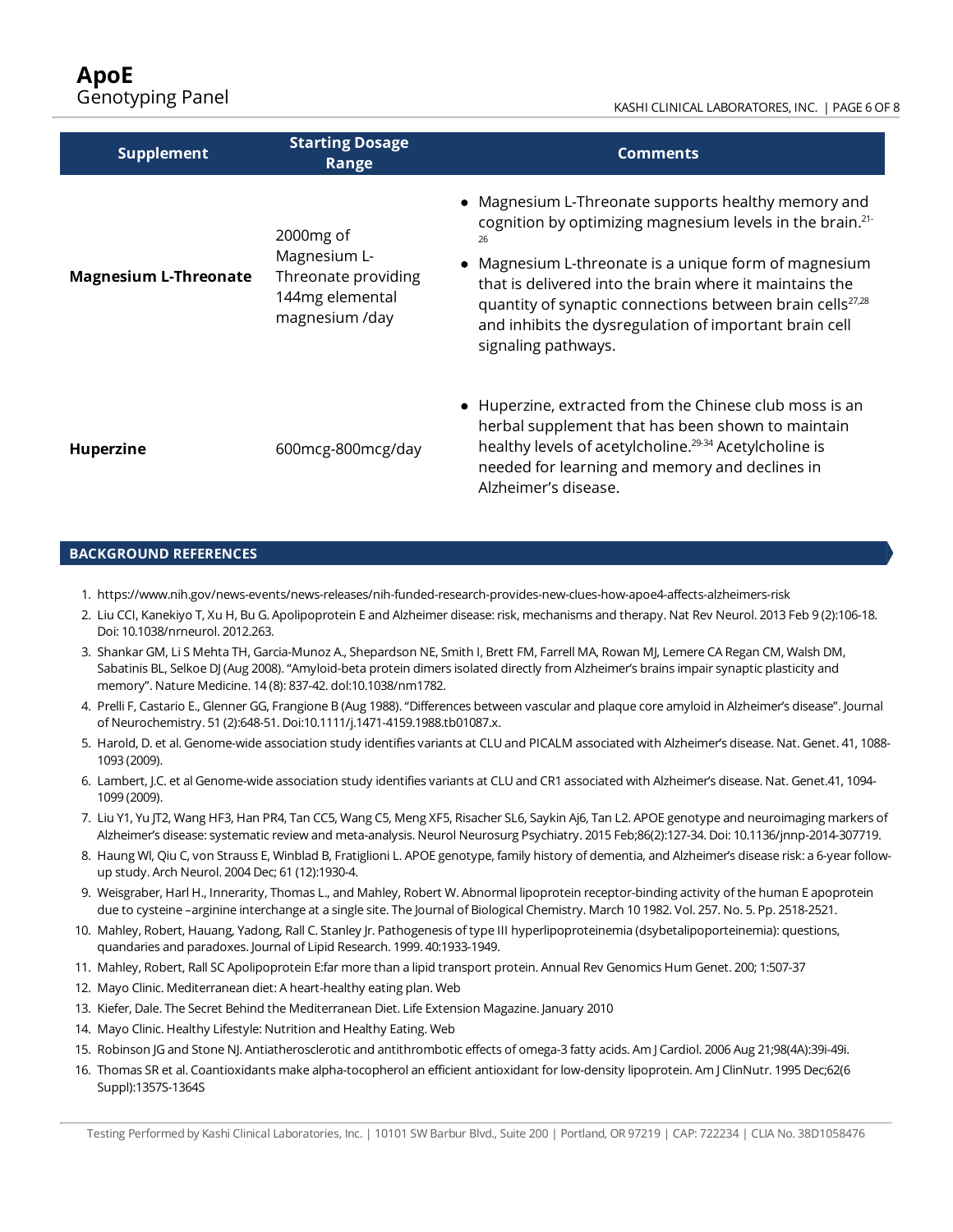- 17. Jie KSG, et al. Vitamin K status and bone mass in women with and without aortic atherosclerosis: A population based study. Calcif Tiff Int. 1996;59:352–6
- 18. Geleijnse JM et al. Dietary intake of menaquinone is associated with a reduced risk of coronary heart disease: the Rotterdam Study. J Nutr. 2004 Nov;134(11):3100-5
- 19. Aviram M, Dornfeld L. Pomegranate juice consumption inhibits serum angiotensin converting enzyme activity and reduces systolic blood pressure. Atherosclerosis. 2001 Sep;158(1):195-8.
- 20. Aviram M, Rosenblat M, Gaitini D, et al. Pomegranate juice consumption for 3 years by patients with carotid artery stenosis reduces common carotid intima-media thickness, blood pressure and LDL oxidation. Clin Nutr. 2004 Jun;23(3):423-33.
- 21. Harrision, James. Enhance Endothelial health: How Pomegranate Protects Against Atherosclerosis. Life Extension Magazine. Nov 2014
- 22. Hu S, Belcaro G, Cornelli U, et al. Effects of Pycnogenol® on endothelial dysfunction in borderline hypertensive, hyperlipidemic, and hyperglycemic individuals: the borderline study. Int Angiol. 2015;34(1):43-52
- 23. Belcaro G, Dugall M, Hosoi M, et al. Pycnogenol® and Centella Asiatica for asymptomatic atherosclerosis progression. Int Angiol. 2014;33(1):20-6.
- 24. Cesarone MR, Belcaro G, Nicolaides AN, et al. Increase in echogenicity of echolucent carotid plaques after treatment with total triterpenic fraction of Centella asiatica: a prospective, placebo-controlled, randomized trial. Angiology. 2001;52 Suppl 2:S19-25.
- 25. Akhtar MS et al. Effect of Amla fruit (Emblica officinalis Gaertn.) on blood glucose and lipid profile of normal subjects and type 2 diabetic patients. Int J Food Sci Nutr. 2011 Apr 18.
- 26. Cai F, Li C, Wu J, et al. Modulation of the oxidative stress and nuclear factor kappaB activation by theaflavin 3,3'-gallate in the rats exposed to cerebral ischemia-reperfusion.Folia Biol (Praha). 2007;53(5):164-72.
- 27. Englisch W, Beckers C, Unkauf M, Ruepp M, Zinserling V. Efficacy of Artichoke dry extract in patients with hyperlipoproteinemia. Arzneimittelforschung. 2000Mar;50(3):260-5.
- 28. RondanelliM, Giacosa A, Opizzi A, et al. Beneficial effects of artichoke leaf extract supplementation on increasing HDL-cholesterol in subjects with primary mild hypercholesterolaemia: a double-blind, randomized, placebo-controlled trial. Int JFood Sci Nutr. 2013 Feb;64(1):7-15.
- 29. Evans M, Rumberger JA, Azumano I, Napolitano JJ, Citrolo D, Kamiya T. Pantethine, a derivative of vitamin B5, favorably alters total, LDL and non-HDL cholesterol in low to moderate cardiovascular risk subjects eligible for statin therapy: a triple-blinded placebo and diet-controlled investigation. Vasc Health Risk Manag. 2014;10:89-100.
- 30. "The Search for Alzheimer's Prevention Strategies." National Institutes of Health. U.S. Department of Health and Human Services, Sept. 2012. Web. 17 Feb. 2017.
- 31. Scarmeas, Nikolaos."Physical Activity, Diet, and Risk of Alzheimer Disease." Jama 302.6 (2009): 627.
- 32. Larson, Eric B., and LiWang."Exercise, Aging, and Alzheimer Disease." Alzheimer Disease & Associated Disorders 18.2 (2004): 54-56.
- 33. Hoffmann, Kristine, and Nanna A. Sobol."Moderate-to-High Intensity Physical Exercise in Patients with Alzheimer's Disease: A Randomized Controlled Trial." Journal of Alzheimer's Disease 50.2 (2015): 443-53.
- 34. Faloon, William. "How to Delay Brain Aging by 11 Years." Life Extension Magazine. April 1016
- 35. Scarmeas, Nikolaos et al. "Mediterranean Diet and Riskfor Alzheimer's Disease." Ann Neurol. 59 (2006) 912-921
- 36. Yuroko-Mauro, McCathy D, et al. "Beneficial effects of docosahexaenoic acid on cognition in age-related cognitive decline" Alzheimers Dement. 6.6 (2010) 456-64
- 37. Yassine, Hussein N., and Qingru Feng."Association of SerumDocosahexaenoic AcidWith Cerebral Amyloidosis." JAMA Neurology 73.10 (2016): 1208.
- 38. Yassine, Hussein N., and Meredith N. Braskie. "Association of Docosahexaenoic Acid Supplementation With Alzheimer Disease Stage in Apolipoprotein E ε4 Carriers." JAMA Neurology (2017): n. pag.
- 39. Kato-Kataoka, Akito, and Masashi Sakai. "Soybean-Derived Phosphatidylserine Improves Memory Function of the Elderly Japanese Subjects with Memory Complaints." Journal of Clinical Biochemistry and Nutrition 47.3 (2010): 246-55.
- 40. Schreiber S. Et al. "An open trial of plant-source derived phosphatydilserine fortreatment of age-related cognitive decline." IsrJ Psychiatry Relat Sci 37.4 (2000) 302-7
- 41. Szilágyi, Géza, and Zoltán Nagy. "Effects of vinpocetine on the redistribution of cerebral blood flow and glucose metabolism in chronic ischemic stroke patients: a PET study." Journal of the Neurological Sciences 229-230 (2005): 275-84.
- 42. Dezi L et al "Neuroprotective effects of vinpocetine in vivo. Apovinacaminic acid derivatives as potential therapeutic tools in ischemic stroke." Acta Pharm Hung. 72.2 (2002) 84-91
- 43. Pereira, Cláudia, Paula Agostinho, and Catarina R.Oliveira."Vinpocetine attenuatesthemetabolic dysfunction induced by amyloid β-peptidesin PC12 cells."Free Radical Research 33.5 (2000): 497-506.
- 44. Mashayekh, Ameneh, and Dzung L. Pham. "Effects of Ginkgo biloba on cerebral blood flow assessed by quantitative MR perfusion imaging: a pilot study." Neuroradiology 53.3 (2010): 185-91.
- 45. Motoi, Yumiko, Kohei Shimada, and Koichi Ishiguro."Lithiumand Autophagy." ACS Chemical Neuroscience 5.6 (2014): 434-42.

Testing Performed by Kashi Clinical Laboratories, Inc. | 10101 SW Barbur Blvd., Suite 200 | Portland, OR 97219 | CAP: 722234 | CLIA No. 38D1058476